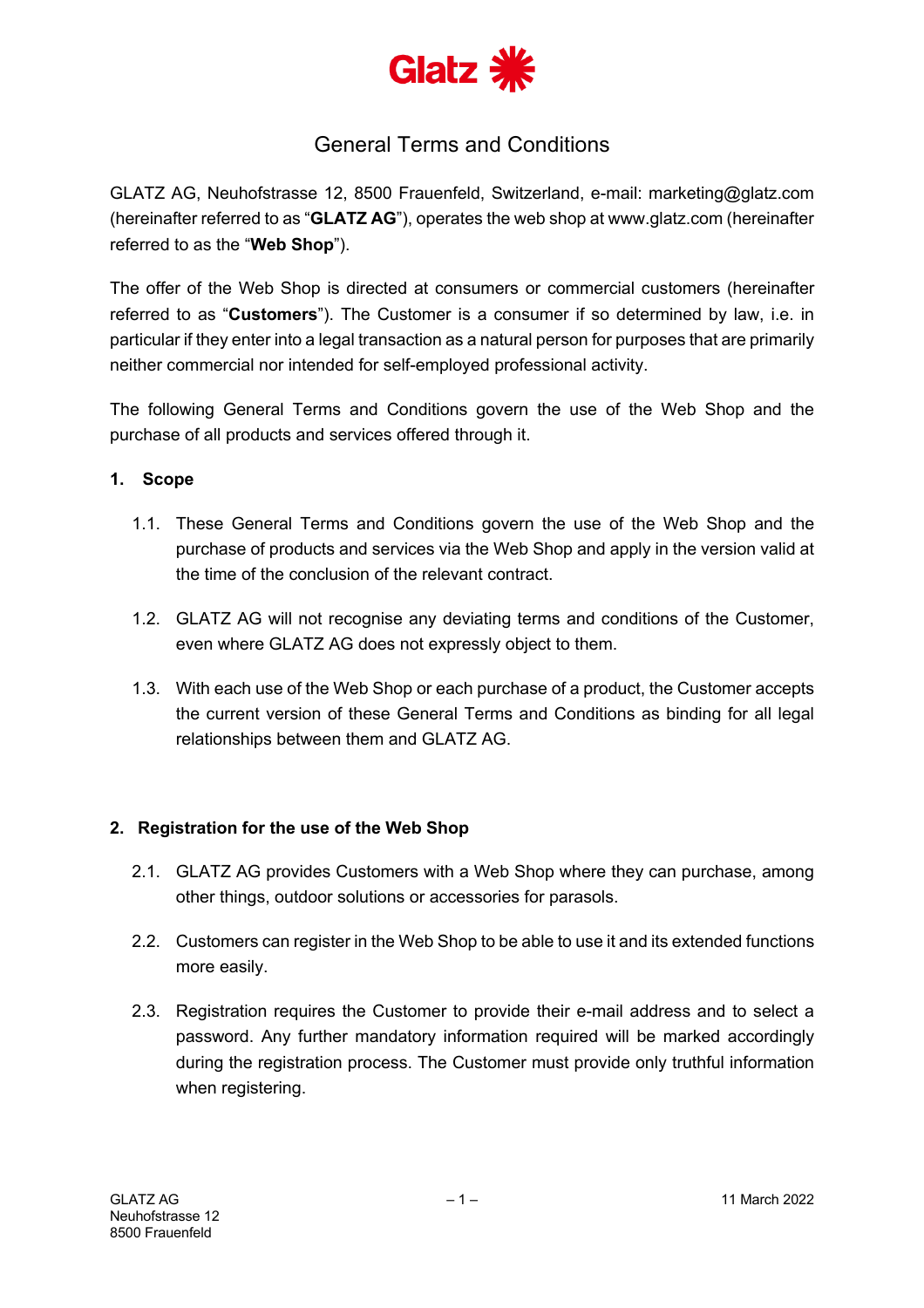

2.4. The Customer themself is responsible for protecting their login data from access by third parties. GLATZ AG accepts no liability in the event of unauthorised access by third parties.

## **3. Conclusion of the contract for the purchase of products**

- 3.1. The range of products is aimed at Customers with their place of residence or company headquarters in a country that can be selected in the Web Shop. Products are shipped exclusively to these countries.
- 3.2. The products listed in the Web Shop are only invitations for Customers to tender offers to purchase, i.e. to place orders.
- 3.3. The purchase of products is only concluded by the express acceptance of an order placed by the Customer or alternatively by the dispatch by GLATZ AG of a product ordered by the Customer, whichever occurs first. An order confirmation sent, if applicable, does not constitute acceptance of the order, but is only intended to inform the Customer that the order has been received in the Web Shop.
- 3.4. The Customer must truthfully provide all information required in connection with orders, in particular the payment information. The Customer must notify GLATZ AG immediately of any relevant changes.

# **4. Pricing and payment**

- 4.1. The Customer must pay the price indicated in the Web Shop at the time of the order.
- 4.2. Payments must be made using one of the payment methods offered in the Web Shop. The Customer may be charged fees for the methods of payment used.
- 4.3. Unless otherwise stated, all prices indicated on the website include the currently applicable statutory value added tax – unless otherwise indicated. Any additional shipping costs will be indicated on the website.
- 4.4. All costs incurred by GLATZ AG due to incorrect information provided by the Customer or insufficient funds in the Customer's account will be borne by the Customer.

#### **5. Terms of delivery and retention of title**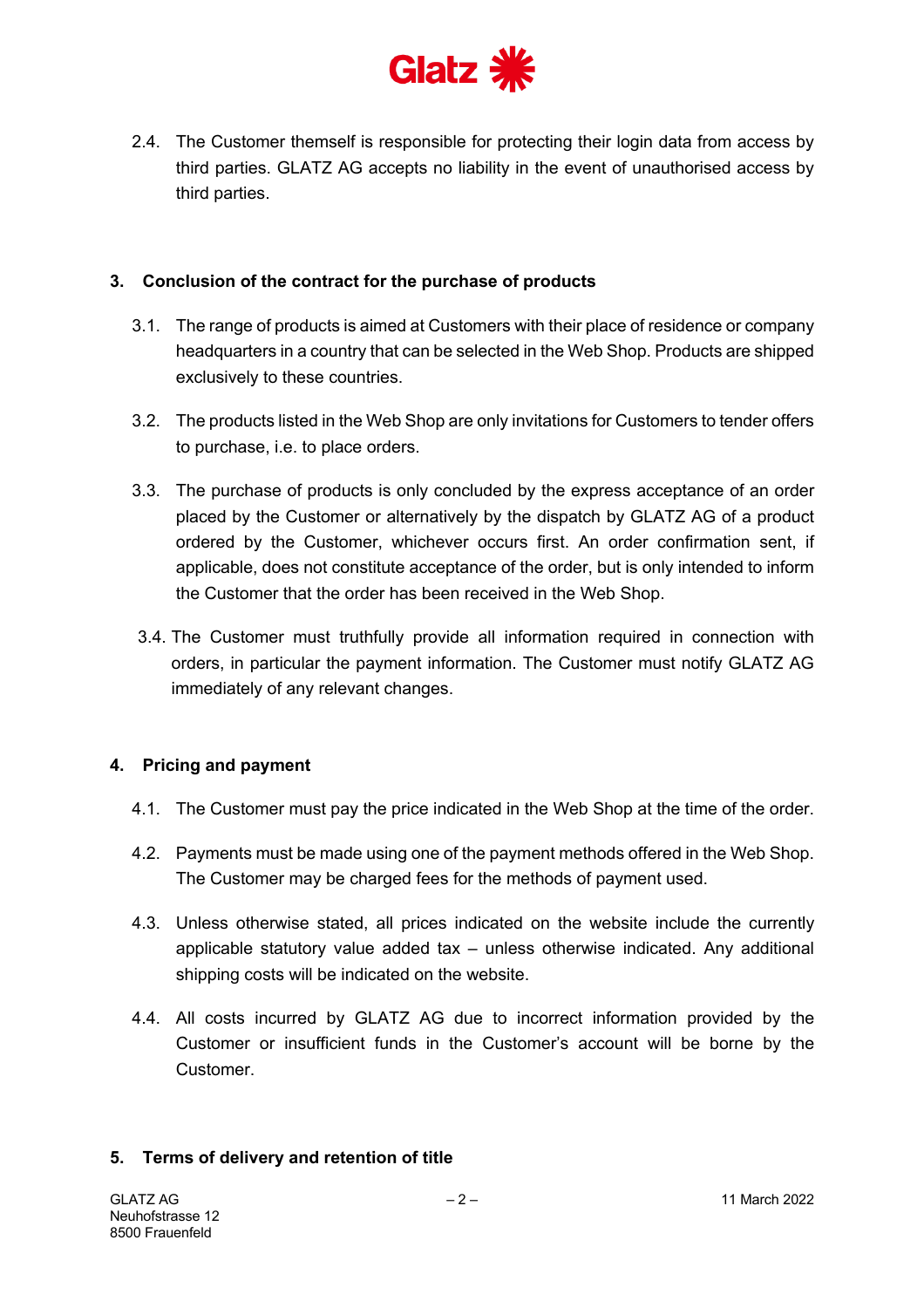

- 5.1. GLATZ AG will endeavour to deliver deliverable items to the delivery service provider of GLATZ AG within seven working days of the order being placed, depending on the receipt of the order. If applicable, different delivery times may have to be observed, which are indicated on the website for the relevant product. A delay in delivery does not entitle the Customer to a reduction of the sales price or to a right of withdrawal or to claim damages.
- 5.2. If GLATZ AG is unable to perform the contract for reasons beyond its control (such as non-deliverability of preliminary products), it will be entitled to withdraw from the contract against immediate reimbursement of any payments already made by the Customer. It will inform the Customer of its withdrawal immediately.
- 5.3. Partial deliveries are also made in order to deliver the products as quickly as possible. This will not result in additional costs.
- 5.4. GLATZ AG reserves the right to offer limited deliverable items and special offers only in quantities customary for households for the conclusion of a contract.
- 5.5. In the event of unjustified refusal to accept the delivered products, GLATZ AG will charge the Customer for the costs incurred in addition to the purchase price.
- 5.6. The Customer who is not a consumer bears the risk of accidental loss or accidental deterioration of the products from the time they are handed over to the delivery service provider.
- 5.7. The products remain the property of GLATZ AG until payment has been made in full. If the Customer defaults on payment of the purchase price, GLATZ AG is entitled to have the retention of title entered in the Swiss Registry of Retention of Title at the Customer's expense.
- 5.8. If the Customer is in default with a payment obligation, they must pay interest on arrears in the amount of 5% and, if applicable, damages. After an unsuccessful first reminder sent to the Customer, GLATZ AG may also either declare withdrawal from the contract at the Customer's expense and demand compensation for damages (positive or negative interest in performance of the contract) or continue to demand payment of the purchase price.
- 5.9. GLATZ AG may charge a handling fee of CHF 20 after the second reminder and CHF 50 after the third reminder.
- 5.10. GLATZ AG may commission third parties with debt collection or assign claims for collection purposes. Collection costs may be invoiced separately.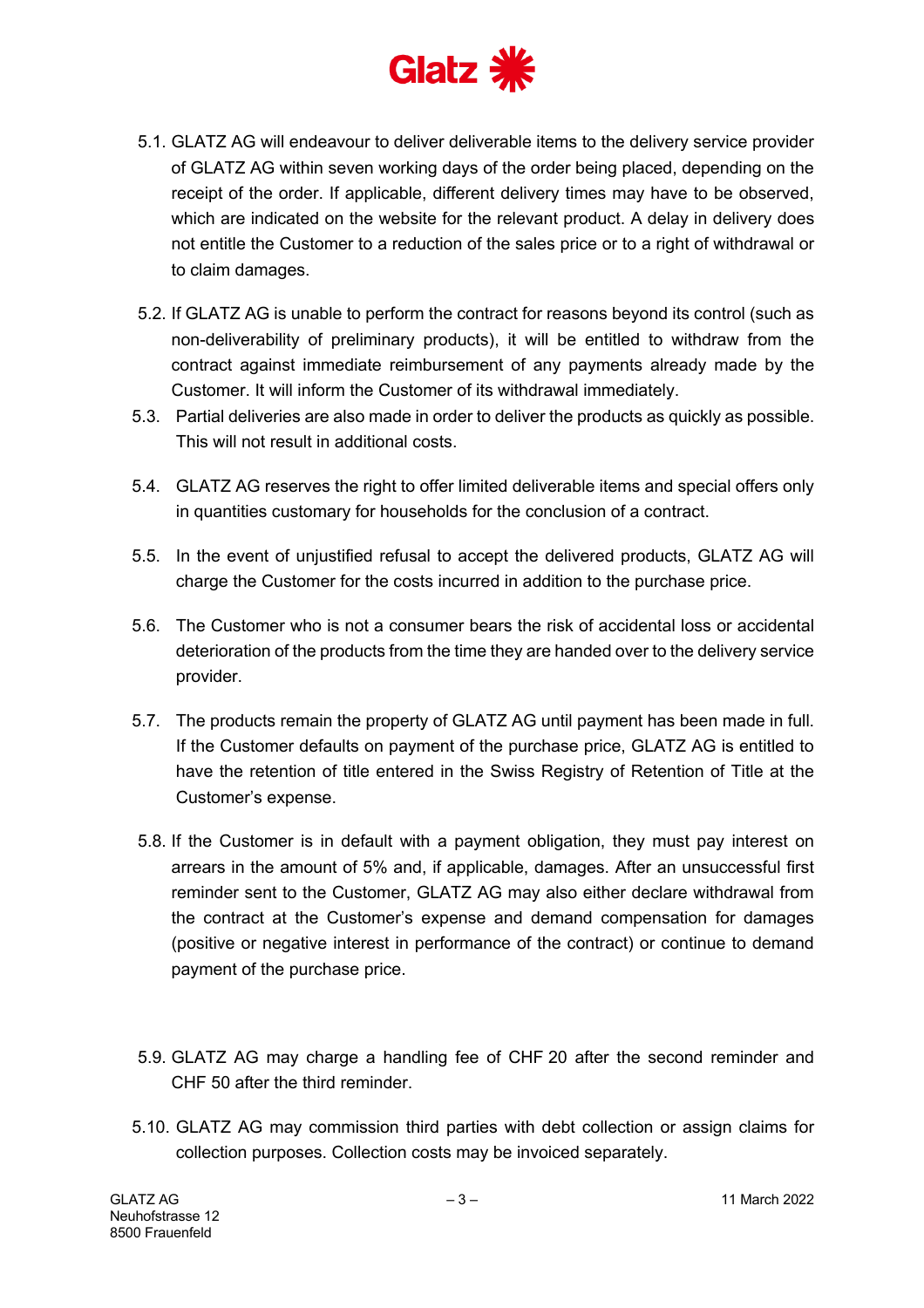

## **6. Property rights and restrictions on the right of use**

- 6.1. GLATZ AG expressly reserves all rights to which it is entitled under the law against unfair competition, copyright law, trademark protection law or other national and international laws that protect the Web Shop, products, services or parts thereof. The provision for use in connection with these General Terms and Conditions does not constitute a waiver of copyrights or other legal positions. This applies, in particular, to rights to published texts, the design of the Web Shop or individual products, the product images used and the logo used.
- 6.2. The Web Shop may only be used to the intended extent that is customary for online shops, i.e. in particular for the purpose of obtaining information about the products offered in connection with a potential purchase interest and the purchase of the products. Any improper or abusive use of the Web Shop and its functions is prohibited.
- 6.3. The database underlying the Web Shop may only be accessed using the software provided on the website. Exploiting or spying on the database using other software is not permitted. In particular, automated access to the GLATZ AG website is not permitted. Copying, sharing, sending or publishing the data in any form is not permitted unless the Web Shop expressly provides such a function.
- 6.4. If there are indications of improper use, GLATZ AG reserves the right to prohibit the Customer from using the Web Shop with immediate effect.

#### **7. Right of withdrawal for consumers**

If the Customer is a consumer and resides in the EU, they have a right of withdrawal. A consumer is any natural person who enters into a legal transaction for purposes that are primarily neither commercial nor intended for self-employed professional activity. Products that are made according to Customer specifications are reserved. In particular, the following provisions apply:

#### **Cancellation policy**

#### **Right of withdrawal**

You have the right to cancel this contract within 14 days without giving any reason.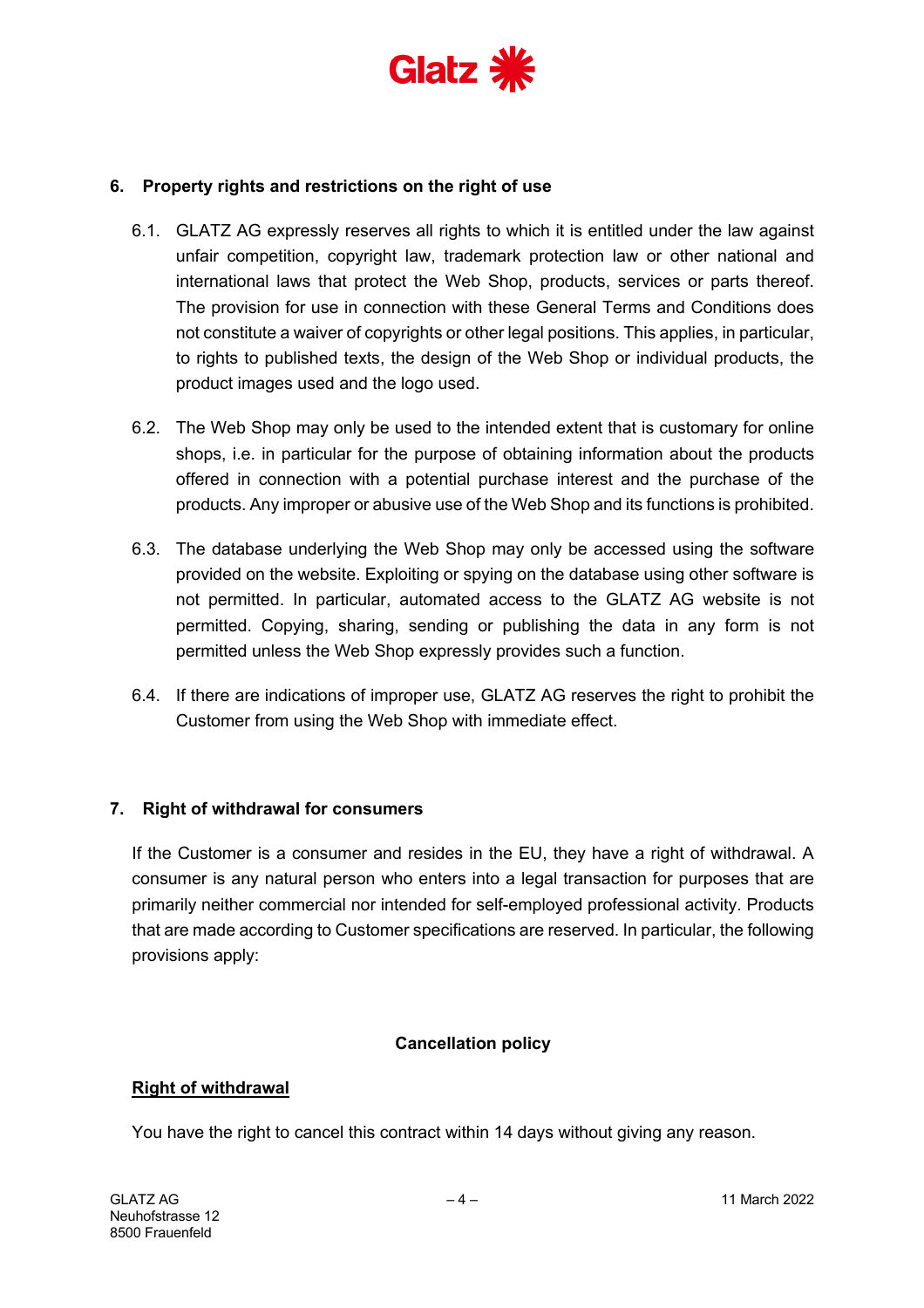

The withdrawal period is 14 days from the day on which you or a third party named by you, who is not the carrier, have taken or has taken possession of the products.

To exercise your right of withdrawal, you must inform us

GLATZ AG Neuhofstrasse 12 8500 Frauenfeld **Switzerland** Telephone: +41 52 723 64 64 Fax: +41 52 723 66 88 E-mail: marketing@glatz.com

of your decision to withdraw from this contract by means of a clear declaration (e.g. a letter sent by post, fax or e-mail). You may use the attached cancellation form for this purpose, which is, however, not mandatory.

To comply with the cancellation period, it is sufficient if you send the notification regarding the exercise of the right of withdrawal before the expiry of the cancellation period.

# **Consequences of cancellation**

If you withdraw from this contract, we must refund all payments we have received from you, including delivery costs (with the exception of additional costs resulting from the fact that you have chosen a type of delivery other than the cheapest standard delivery offered by us), immediately and at the latest within 14 days of the day on which we received notification of your withdrawal from this contract. For such refund, we will use the same methods of payment that you used for the original transaction, unless expressly agreed otherwise with you. In no case will you be charged any fees in connection with such refund.

We may refuse the refund until we have received the products back or until you have provided proof that you have returned the products, whichever occurs first.

You must return or hand over the products to **GLATZ AG, Neuhofstrasse 12, 8500 Frauenfeld, Switzerland**, immediately and in any case no later than 14 days from the day on which you notify us of the cancellation of this contract. The deadline is considered met if you send the products before the expiry of the period of 14 days. You are responsible for the direct costs of returning the products. You only have to pay for any loss in value of the products if this loss in value is due to handling of the products that is not necessary for testing the quality, characteristics and functioning of the products.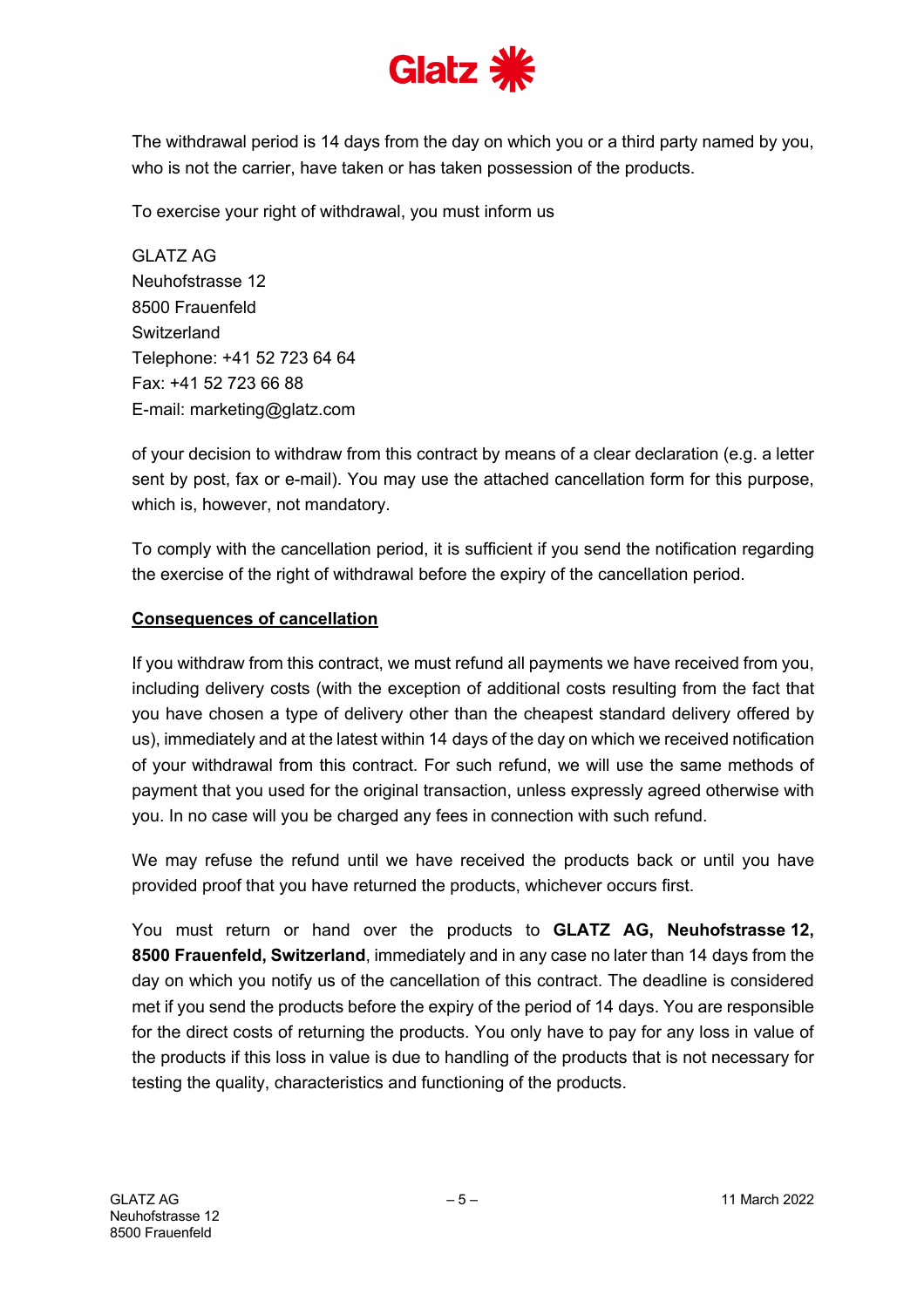

Please complete and return this form if you wish to cancel the contract.

To

## **GLATZ AG**

Neuhofstrasse 12 8500 Frauenfeld **Switzerland** 

Telephone: +41 52 723 64 64 Fax: +41 52 723 66 88 E-mail: marketing@glatz.com

I/we (\*) hereby revoke the contract concluded by me/us (\*) for the purchase of the following products (\*)/the provision of the following service (\*):

\_\_\_\_\_\_\_\_\_\_\_\_\_\_\_\_\_\_\_\_\_\_\_\_\_\_\_\_\_\_\_\_\_\_\_\_

\_\_\_\_\_\_\_\_\_\_\_\_\_\_\_\_\_\_\_\_\_\_\_\_\_\_\_\_\_\_\_\_\_\_\_\_

\_\_\_\_\_\_\_\_\_\_\_\_\_\_\_\_\_\_\_\_\_\_\_\_\_\_\_\_\_\_\_\_\_\_\_\_

\_\_\_\_\_\_\_\_\_\_\_\_\_\_\_\_\_\_\_\_\_\_\_\_\_\_\_\_\_\_\_\_\_\_\_\_

\_\_\_\_\_\_\_\_\_\_\_\_\_\_\_\_\_\_\_\_\_\_\_\_\_\_\_\_\_\_\_\_\_\_\_\_

Specification of product or service

Specification of invoice number (voluntary)

Ordered on (\*)/received on (\*)

Name of the consumer(s)

Address of the consumer(s)

 $\mathcal{L}_\text{max} = \mathcal{L}_\text{max} = \mathcal{L}_\text{max} = \mathcal{L}_\text{max} = \mathcal{L}_\text{max} = \mathcal{L}_\text{max} = \mathcal{L}_\text{max} = \mathcal{L}_\text{max} = \mathcal{L}_\text{max} = \mathcal{L}_\text{max} = \mathcal{L}_\text{max} = \mathcal{L}_\text{max} = \mathcal{L}_\text{max} = \mathcal{L}_\text{max} = \mathcal{L}_\text{max} = \mathcal{L}_\text{max} = \mathcal{L}_\text{max} = \mathcal{L}_\text{max} = \mathcal{$ Signature of the consumer(s) (only in the case of paper notification)

Date \_\_\_\_\_\_\_\_\_\_\_\_\_\_\_\_\_\_\_\_\_\_\_\_\_\_\_\_

(\*) Delete as applicable.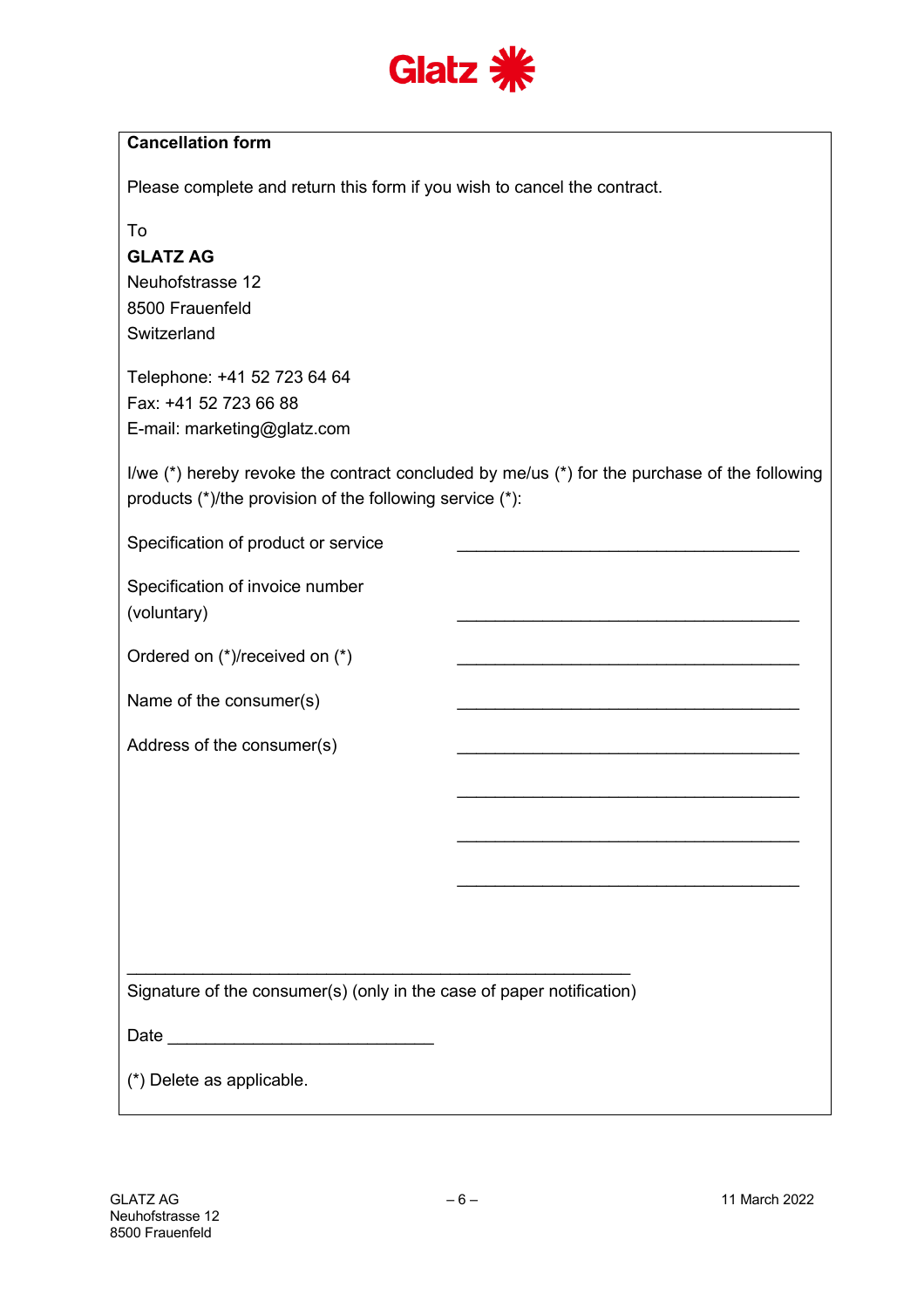

## **8. Warranty and liability**

- 8.1. Detailed objections due to defects in the delivered products must be made in writing to GLATZ AG within 14 days. In the case of the delivered products, the warranty is limited (after expiry of the cancellation period, see above in section 7) to repairs. Further claims for cancellation of the contract, replacement delivery or reduction of the price are excluded, provided that repairs are possible within a reasonable period of time.
- 8.2. Warranty and guarantee claims expire two years after handover of the products to the transport company.
- 8.3. GLATZ AG will in no case be liable for damage other than that caused by gross or wilful negligence. Liability for consequential or indirect damage is excluded.
- 8.4. However, the above exclusions of liability do not apply to liability for injury to life, limb and health. Furthermore, they do not apply if there is any liability based on product liability. They also do not apply if the damage is based on wilful or gross negligence.
- 8.5. The above exclusions or limitations of liability also apply with regard to the liability of the employees, representatives and vicarious agents of GLATZ AG and, in particular, in favour of the shareholders, employees, representatives, executive bodies and their members with regard to their personal liability.
- 8.6. GLATZ AG does not assume any guarantee or other liability for the availability of the Web Shop or the products made available on the site at any time. In particular, GLATZ AG accepts no liability in the event of malfunctions, interruptions or any temporary or permanent failure of the site. In addition, the Web Shop is subject to regular service, maintenance and update work, which may also result in temporary inaccessibility of the Web Shop.

#### **9. Data privacy**

9.1. GLATZ AG collects, processes and uses personal data exclusively in accordance with the requirements of the applicable data protection regulations. For more detailed information, please see the data protection declaration, available at www.glatz.ch/de/datenschutzerklaerung.